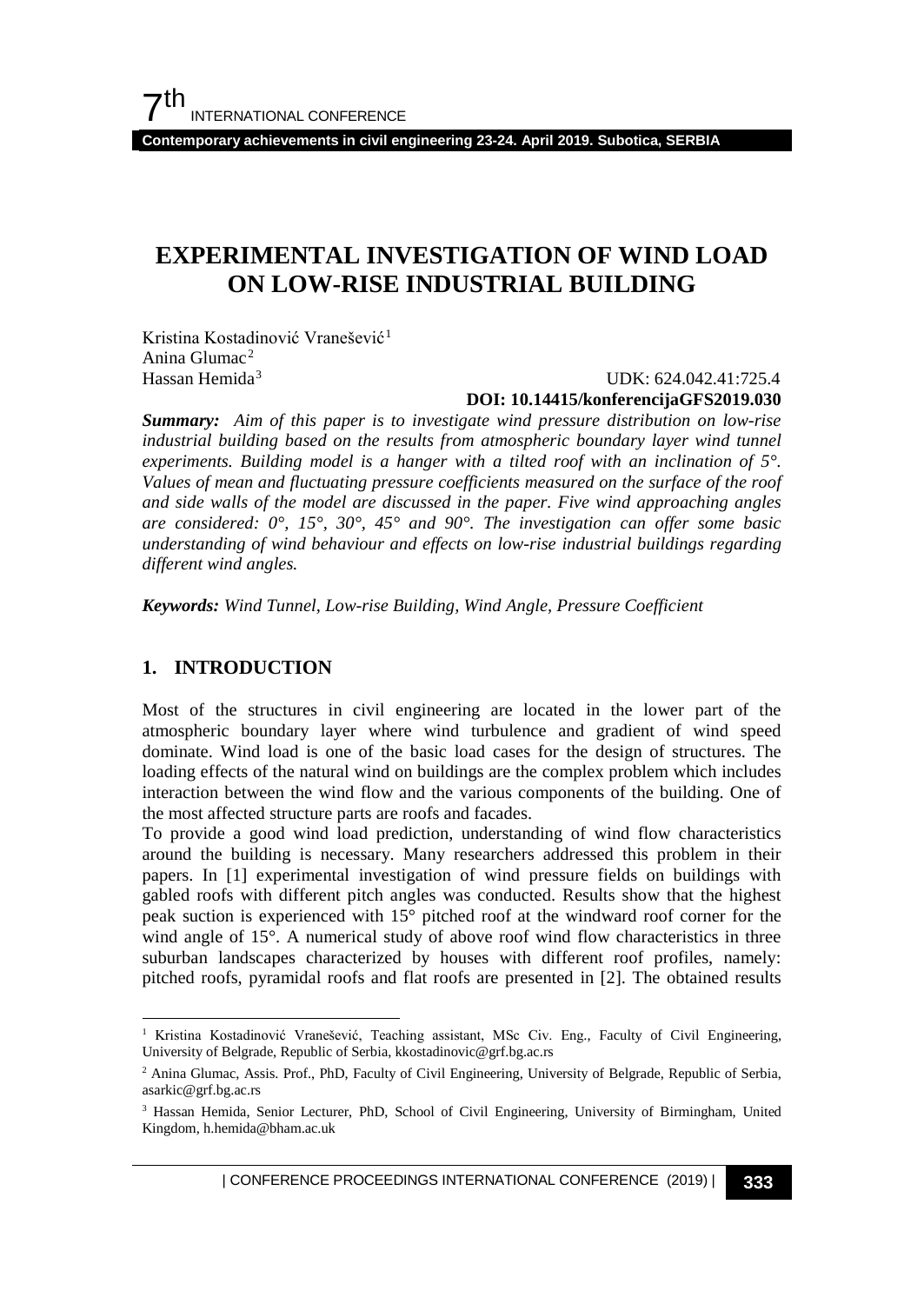#### **Савремена достигнућа у грађевинарству 23-24. април 2019. Суботица, СРБИЈА**

were interpreted in the light of wind harvesting potential above the roof. Structural response due to wind load of a low-rise building was analysed in [3] using both simulated and experimental pressure fields. Dynamic structural analyses were performed and results were directly compared in terms of design forces in the structural elements. Different standards and manuals used in engineering practice give design recommendations for wind load on structures. The one that is commonly used in Europe is EN 1991-1-4 [4]. The external pressure coefficients in [4] are mainly derived from extreme value analysis of integrated multiple instantaneous pressure measurement in a wind tunnel.

The purpose of this study is to investigate the distributions of wind pressure coefficients on the roof of the low-rise industrial building model, to reveal the changes in pressure distributions for understanding the changing mechanism of pressure fields due to different approaching wind angles. Paper is organized into four sections. Section 2 refers to the experimental setup. The main flow features above the roof of the building are described in section 3. The paper ends with conclusions in Section 4.

## **2. EXPERIMENTAL SETUP**

Experiments were conducted in the atmospheric boundary layer wind tunnel of the Ruhr-University Bochum, Germany, within a Short Term Scientific Mission of the COST Action TU1304. Tests were carried out on a  $1:100<sup>th</sup>$  scale model of the low-rise industrial building. The approaching flow represents an urban wind exposure using the spire-roughness technique.

The characteristics of the incoming wind profile have been measured at the distance of 1m in front of the principal building. The wind field profile reproduced in the wind tunnel matches the one of the power low with the exponent 0.15.



*Figure 6. Wind flow characteristics in wind tunnel: mean stream-wise wind speed*   $(U/U_{ref})$  and turbulence intensities in stream-wise  $(I_U)$  and vertical  $(I_W)$  direction *(coordinate z=0 is related to the floor of the wind tunnel)*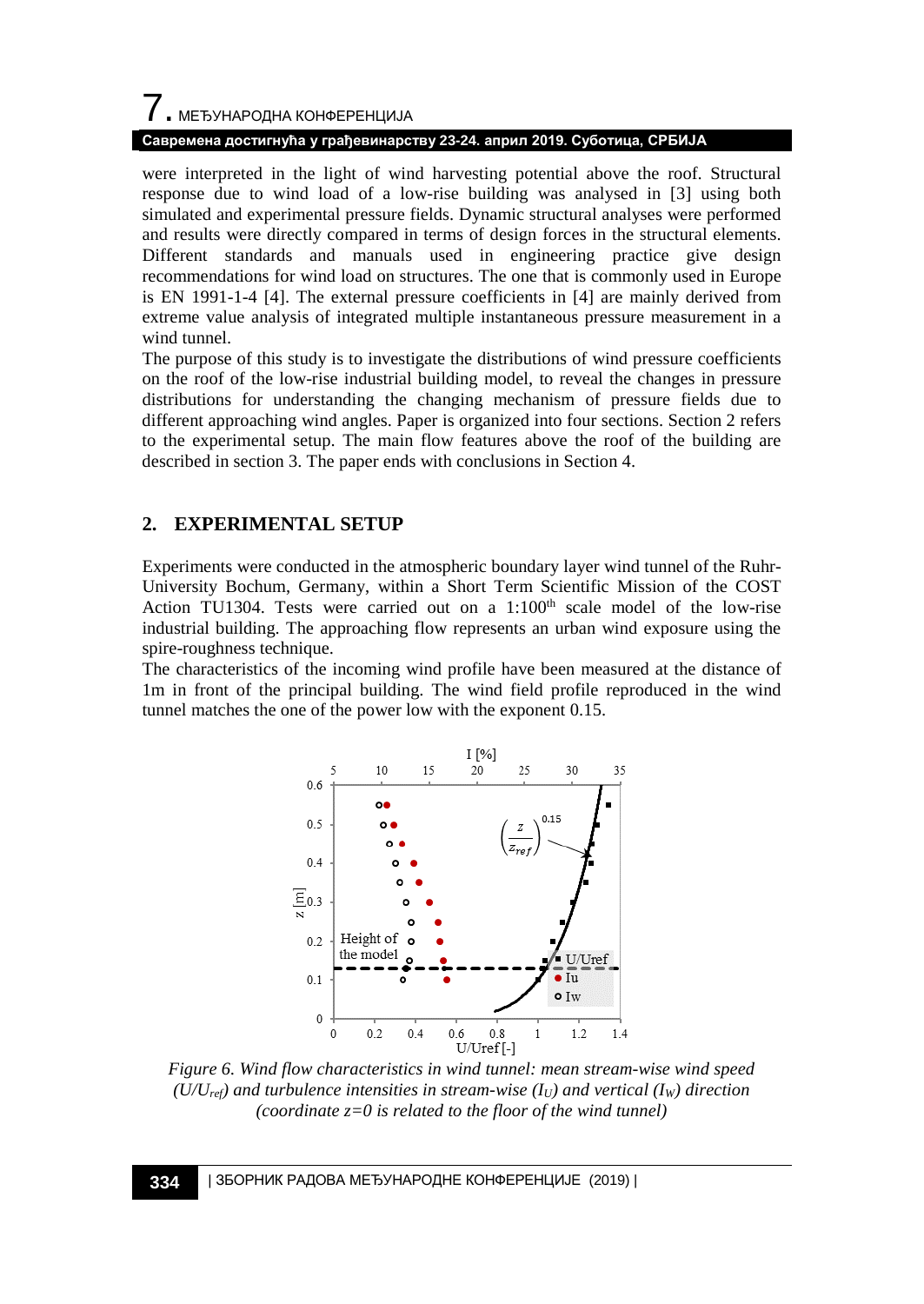## $7<sup>th</sup>$ INTERNATIONAL CONFERENCE

#### **Contemporary achievements in civil engineering 23-24. April 2019. Subotica, SERBIA**

In the presented wind tunnel tests for reference velocity  $(U_{ref})$  has been adopted a value equal to 12.9m/s, measured at the height of  $z_{ref}=0.1m$  from the wind tunnel floor. Measurements of mean stream-wise wind velocity (U) and turbulence intensities in stream-wise  $(I_U)$  and vertical  $(I_W)$  directions are presented in *[Figure 1](#page--1-0)*. Mean stream-wise wind speed ( $U_{ref}$ ) at the referent height ( $z_{ref}$ ) has been used to normalize the velocity profile for all measurements. Turbulence intensities in stream-wise and vertical directions are  $17\%$  and  $12\%$ , respectively at  $z_{ref}$ .

Building model is a low-rise tilted hanger with roof inclination of 5°. The model dimensions, length (L), width (B) and height (H) are shown i[n Figure 2b](#page--1-1).



*Figure 7. (a) Hanger model mounted on the rotating table in the wind tunnel, (b) dimensions of the hanger model, (c) positions of the pressure measurement points on the developed roof area of the model and (d) side walls.*

Experiments were conducted for five approaching wind angles,  $0^{\circ}$ ,  $15^{\circ}$ ,  $30^{\circ}$ ,  $45^{\circ}$  and 90°, defined in relation to the roof ridge, as reported in [Figure 2b](#page--1-1). Experiments were performed with a Reynolds number of 8.5\*10<sup>4</sup>, which is defined based on the referent height ( $z_{ref}=0.1$ m) and referent velocity ( $U_{ref}=12.9$ m/s).

The model was equipped with 70 pressure taps on the roof of the hanger, and 20 pressure taps on the ring on its sides, whose scheme is given in [Figure 2c](#page--1-1),d. Measurements were conducted simultaneously in all points, using a multi-channel simultaneous scanning measurement system with the sampling frequency of 1000Hz.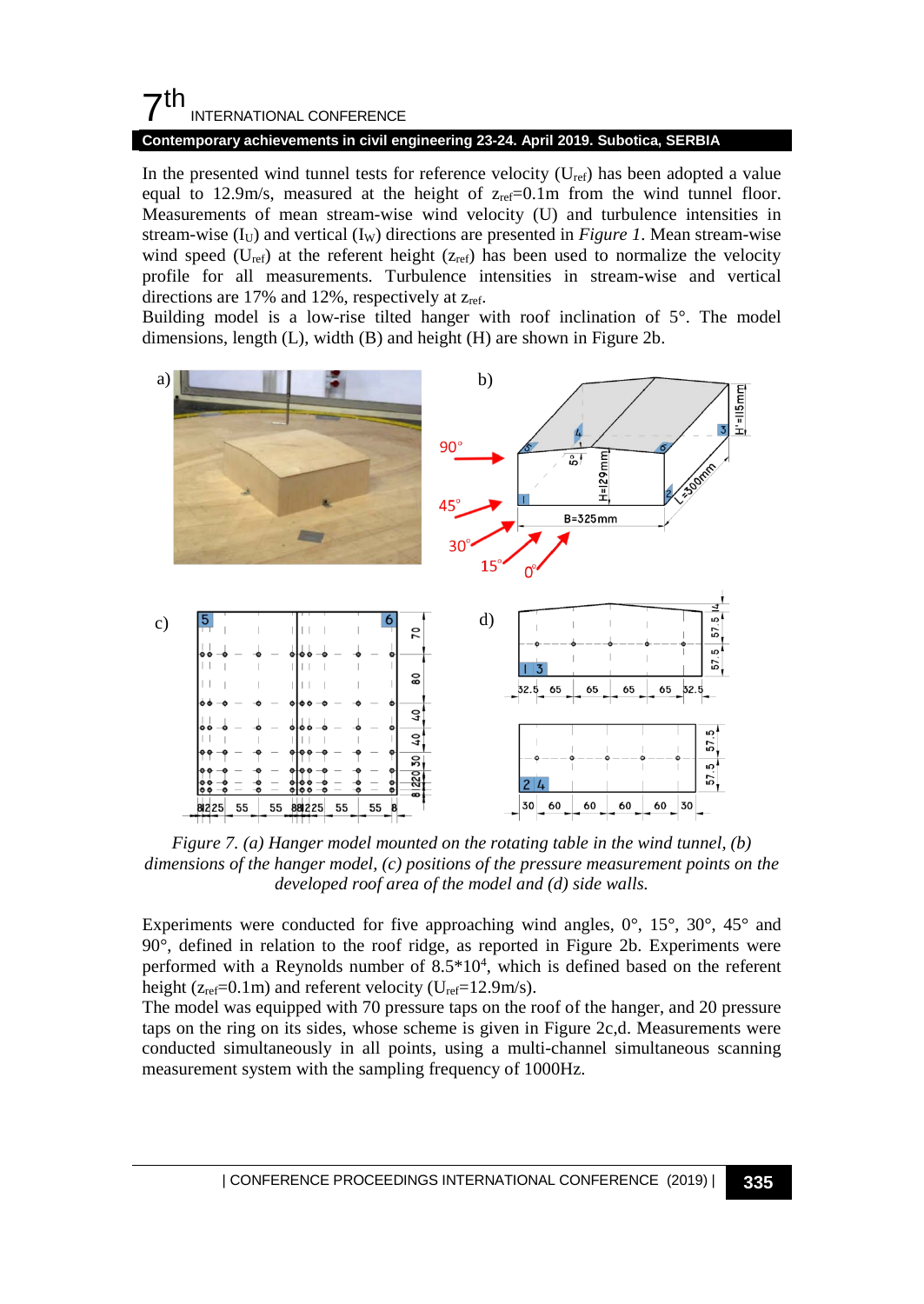#### **Савремена достигнућа у грађевинарству 23-24. април 2019. Суботица, СРБИЈА**

## **3. EXPERIMENTAL RESULTS**

Results of the experimental measurements of surface pressure over the roof of the hanger are given in the following section.

*The mean surface pressure coefficients for different wind angles*

Flow pattern around the hanger is analysed in the light of the pressure field. Contours of the mean surface pressure coefficients (Cp,mean) for different wind angles are presented in *[Figure 8](#page-3-0)*. The pressure coefficient,  $C_p$  is calculated using the following expression:

$$
C_p = (p - p_0) / (0.5 \rho U_{ref}^2)
$$
 (3)

Where with  $p_0$ ,  $\rho$  and  $U_{ref}$  are denoted unobstructed stream pressure, air density and the reference velocity, respectively.



<span id="page-3-0"></span>*Figure 8. Contours of*  $C_{p,mean}$  *on the roof of hanger for different approaching flow angles a) 0°, b) 15°, c) 30°, d) 45°, e) 90°*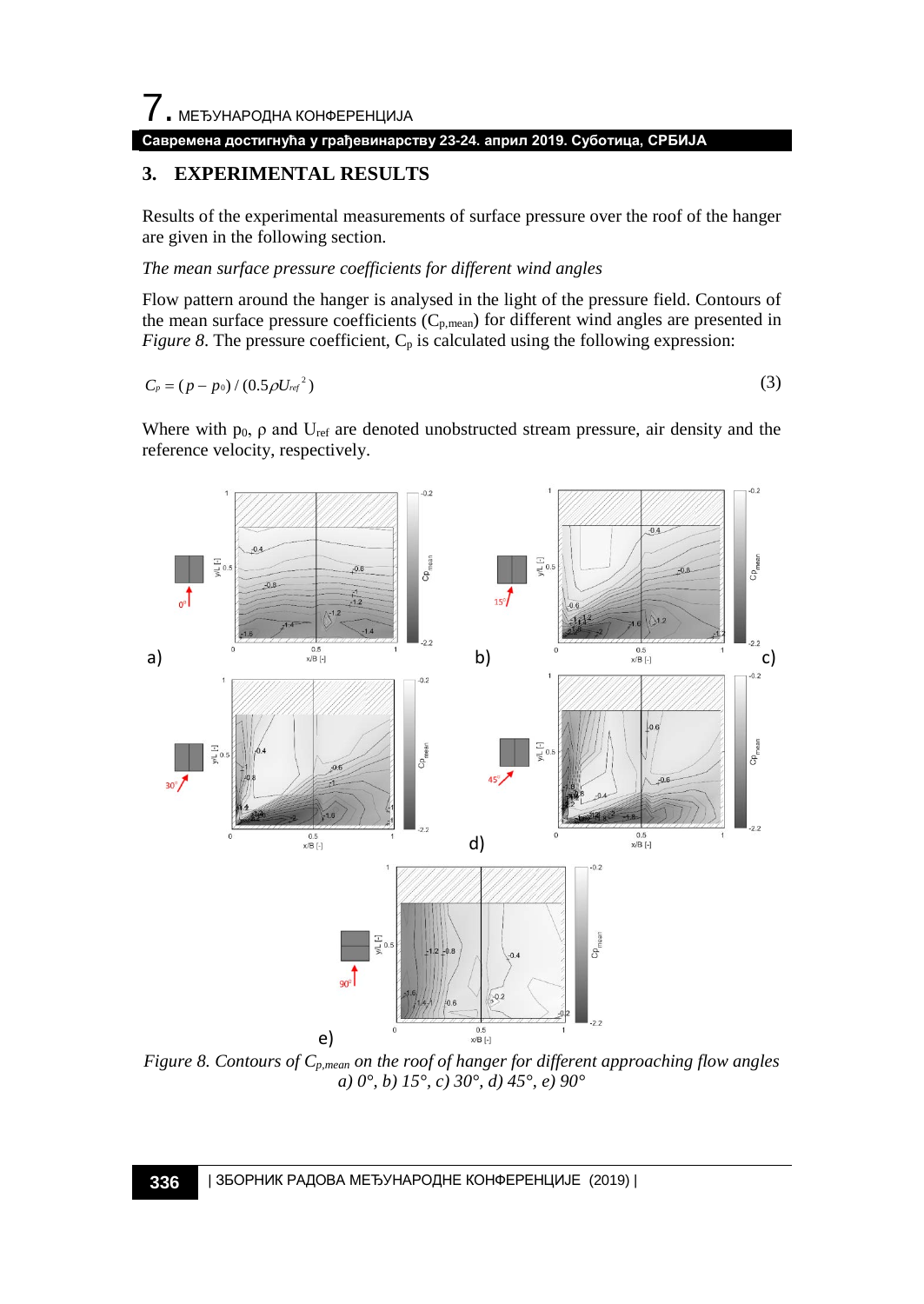## $7<sup>th</sup>$ INTERNATIONAL CONFERENCE

#### **Contemporary achievements in civil engineering 23-24. April 2019. Subotica, SERBIA**

At *[Figure 8](#page-3-0)*a, for 0° wind angle, the reduction of the surface pressure is noticeable close to the upstream edge, which is followed by a growth of the pressure downstream. It suggests a large separation bubble close to the windward edge. Values of  $C_{p,mean}$ coefficients close to the windward side are up to -1.5 and reduce to -0.4 downstream.

Similar reduction close to the upstream edge is obtained for 15° wind angle. The other upstream edge is also showing similar behaviour only on the more enclosed area. This confirms the existence of small side-cone. In this case,  $C_{p,mean}$  in the zone close to the upstream corner reaches up to the value of -2.2.

In case of 30° and 45° wind angle reduction close to both upstream edges are strongly pronounced. Namely, the pattern of pressure distribution suggests that the flow separates at the upstream edges forming two intense conical structures. Deeper insight in zone where cone separation occurs is given at *[Figure 9](#page-4-0)* where the distribution of pressure coefficients is presented over the line  $x/B=0.33$  in the light of different approaching angles. The characteristic upstream hump shape is observed for all presented wind angles, typical for the separation region followed by reattachment [5]. This shape is related to the high negative pressure values in the separation region. The largest suction was found directly below the average moving vortex core [6]. Length of the mean recirculation region is related to the peak location of the standard deviation value considering that the peak occurs just upstream of the mean reattachment position [5]. The strongest separation occurs for 30° wind angle where the highest suction can be noticed.



<span id="page-4-0"></span>*Figure 9. Mean and standard deviation distribution of pressure coefficient along roof's line x/B=0.33 for 15*°*, 30*° *and 45*° *wind angles*

The plot in *[Figure 10](#page-4-1)* shows the distribution of  $C_p$  coefficients ( $C_{p,\text{mean}}$  and  $C_{p,\text{RMS}}$ ) for 30° wind angle along lines x/B of 0.2, 0.33 and 0.4 parallel to the ridge. In this figure, spreading of the cone vortex in the direction from the upstream corner to the ridge is visible.



<span id="page-4-1"></span>*Figure 10. Mean and standard deviation distribution of pressure coefficient along the roof lines x/B of 0.2, 0.33 and 0.4 for 30° wind angle*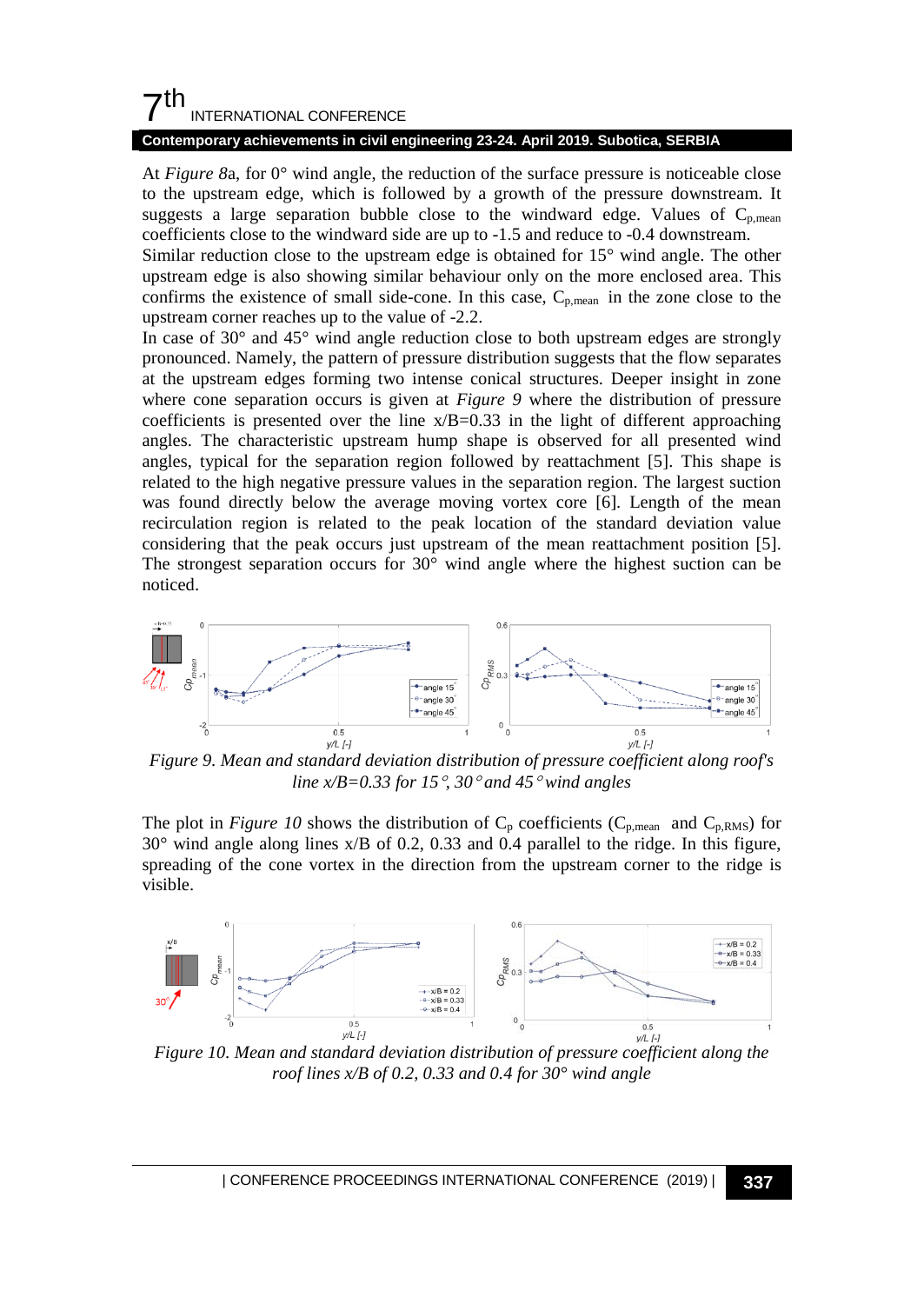# 7. МЕЂУНАРОДНА КОНФЕРЕНЦИЈА

#### **Савремена достигнућа у грађевинарству 23-24. април 2019. Суботица, СРБИЈА**

Values of  $C_{p,mean}$  in the zone close to the upstream edges are high for both 30 $^{\circ}$  and 45 $^{\circ}$ wind angle, reaching up to the value of -2.2. In the case of 45° wind angle distribution of Cp,mean in *[Figure 8](#page-3-0)*d shows symmetry.

The case of 90° approaching wind angle, presented in *[Figure 8](#page-3-0)*e, shows similarity with the case of  $0^{\circ}$  wind angle. The reduction of the surface pressure close to the upstream edge resulting in  $C_{p,mean} = -1.5$  is followed by a growth of the pressure downstream where  $C_{p,mean} = -0.2$ .

In all analysed wind angles the whole roof area was in suction. Similar results of pressure distribution over the roof regarding different wind angles were found in the literature [7] for the flat roof of the high rise building and in [1] for low-rise building with gabled roof.

#### *An envelope of the mean surface pressure coefficients*

An envelope of experimentally obtained values of  $C_{p,mean}$  over the roof of the hanger is presented in *[Figure 11](#page-5-0)*. Results for wind angles of 0°, 15°, 30° and 45° are combined to create the envelope for the case in *[Figure 11](#page-5-0)*a. Also, the symmetry property is utilized for the right-hand side of the roof. For the case in *[Figure 11](#page-5-0)*b, results for 45° and 90° wind angles have been used for the envelope. The symmetry property is utilized for the upper half of the roof.

Looking at the distribution of the Cp,mean pressure coefficient at the envelope in *[Figure](#page-5-0)  [11](#page-5-0)* for both approaching angles certain zones with extreme values of pressure coefficients are noticeable. First one is a zone around the corners on the windward side of the roof where the highest values of  $C_{p,mean}$  occurs. The second one is close to the windward edge with a bit smaller C<sub>p,mean</sub> values but still high compared to the leeward side of the roof. One more, third zone is distinguished close to the side edges in the longitudinal direction. This zone of high suction is a consequence of cone vortex which appears when wind angle deviates from 0° or 90°.



<span id="page-5-0"></span>*Figure 11. Envelope of experimentaly obtained*  $C_{p,mean}$  *coefficients for the approaching wind angle of a) 0° and b) 90°*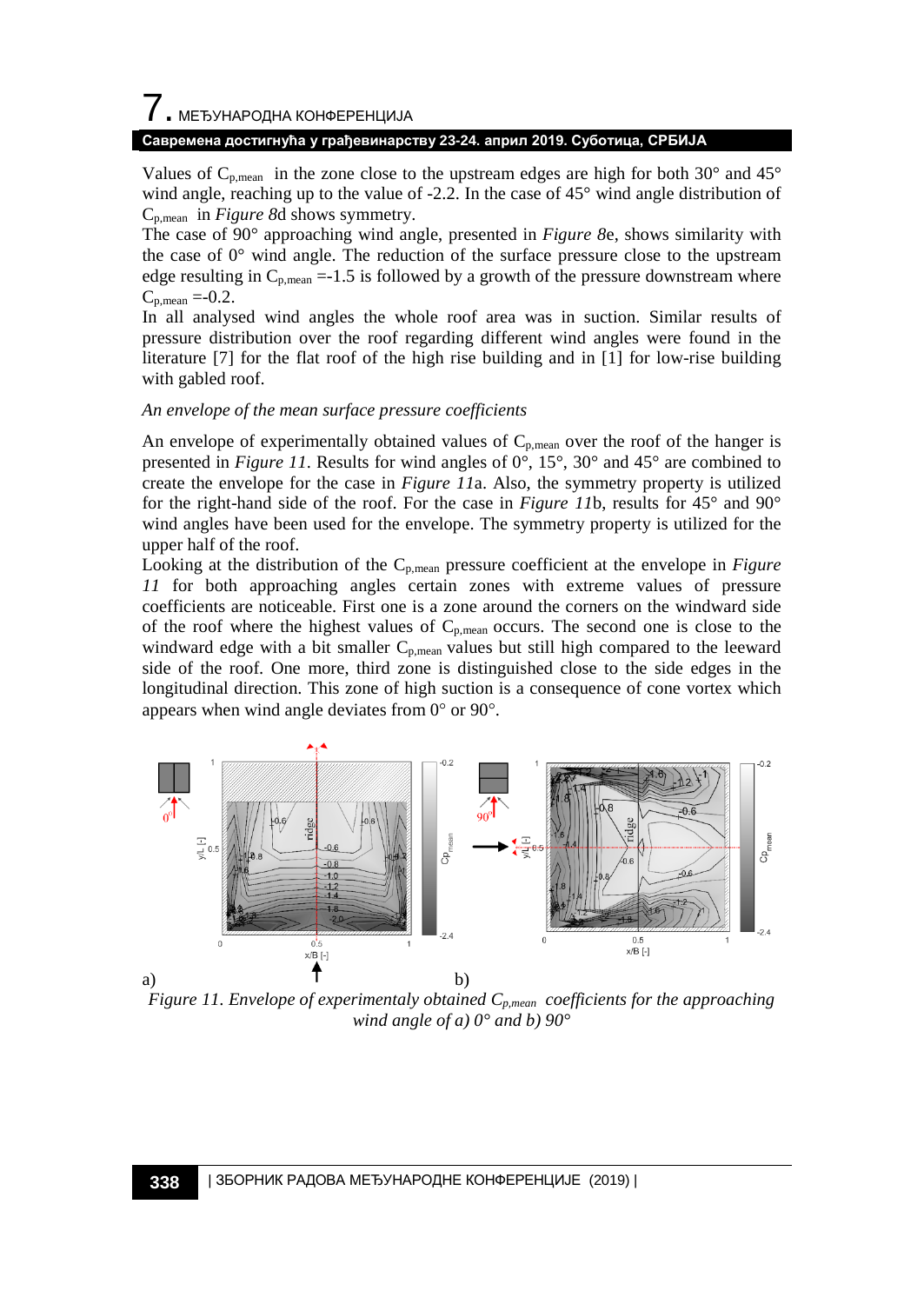## $7<sup>th</sup>$ INTERNATIONAL CONFERENCE

#### **Contemporary achievements in civil engineering 23-24. April 2019. Subotica, SERBIA**

#### **4. CONCLUSION**

Based on the results of the experimental analysis presented in this paper, the following conclusions can be drawn:

- Surface pressure distribution is highly affected by approaching wind angle;
- Cone vortex appears close to the windward edge for wind angles of  $15^{\circ}$ ,  $30^{\circ}$ and 45°, where the strongest separation occurs for 30° wind angle;
- Certain zones of extreme values of  $C_{p,mean}$  pressure coefficient can be allocated at the envelopes presented in section 3, one, around the corners on the windward side of the roof, another, close to the windward edge and one close to the side edges in the longitudinal direction.

For the design of structures where wind load has a strong impact, sometimes tracking recommendations in the design codes is not enough for a deeper understanding of the issues. For such problems, depending on available resources, one should consider further experimental tests or numerical investigation (CFD), which is also left as an option in the design codes.

## **ACKNOWLEDGEMENT**

The authors would like to acknowledge the support provided by the COST-Action TU1304 – to sponsor the Short Term Scientific Mission in which this work was undertaken. The time and support received at the Ruhr-University Bochum by the Dr.- Ing. Christian Neuhaus and Mr. Ulf Winkelmann are also acknowledged. Also author KKV would like to acknowledge the financial support by the Ministry of Education, Science and Technological development of the Republic of Serbia, in the framework of the scientific project III 42012.

## **REFERENCES**

- [1] Ozmen, Y., Baydar, E.: Wind flow over the low-rise building models with gabled roofs having different pitch angles, *Build. Environ.,* 2016., Vol. 95, pp. 63–74.
- [2] Ledo, L., Kosasih, P.B., Cooper, P.: Roof mounting site analysis for micro-wind turbines, *Renewable Energy*, 2011., Vol. 36, pp. 1379–1391.
- [3] Ricci, M., Patruno, L., de Miranda, S.: Wind loads and structural response: Benchmarking LES on a low-rise building, *Eng. Struct.*, 2017., Vol. 144, pp. 26-42.
- [4] EN 1991-1-4. Eurocode 1: Actions on structures-Part 1–4: General actions Wind actions, *European Committee for Standardization 2005*, 2005., pp. 1–148.
- [5] Haan, F.: The Effects of Turbulence on the Aerodynamics of Long-span Bridges, *PhD thesis*, University of Notre Dame, Indiana, 2000.
- [6] Banks, D., Meroney, R.N., Sarkar, P.P., Zhao, Z., Wu, F.: Flow visualization of conical vortices on flat roofs with simultaneous surface pressure measurement, *J. Wind Eng. Ind. Aerod.*, 2000., Vol. 84, pp. 65–85.
- [7] Glumac, A., Hemida, H., Höffer, R.: Wind energy potential above a high-rise building influenced by neighboring buildings: An experimental investigation, *Journal of Wind Engineering and Industrial Aerodynamics*, 2018., Vol.175, pp. 32- 42.